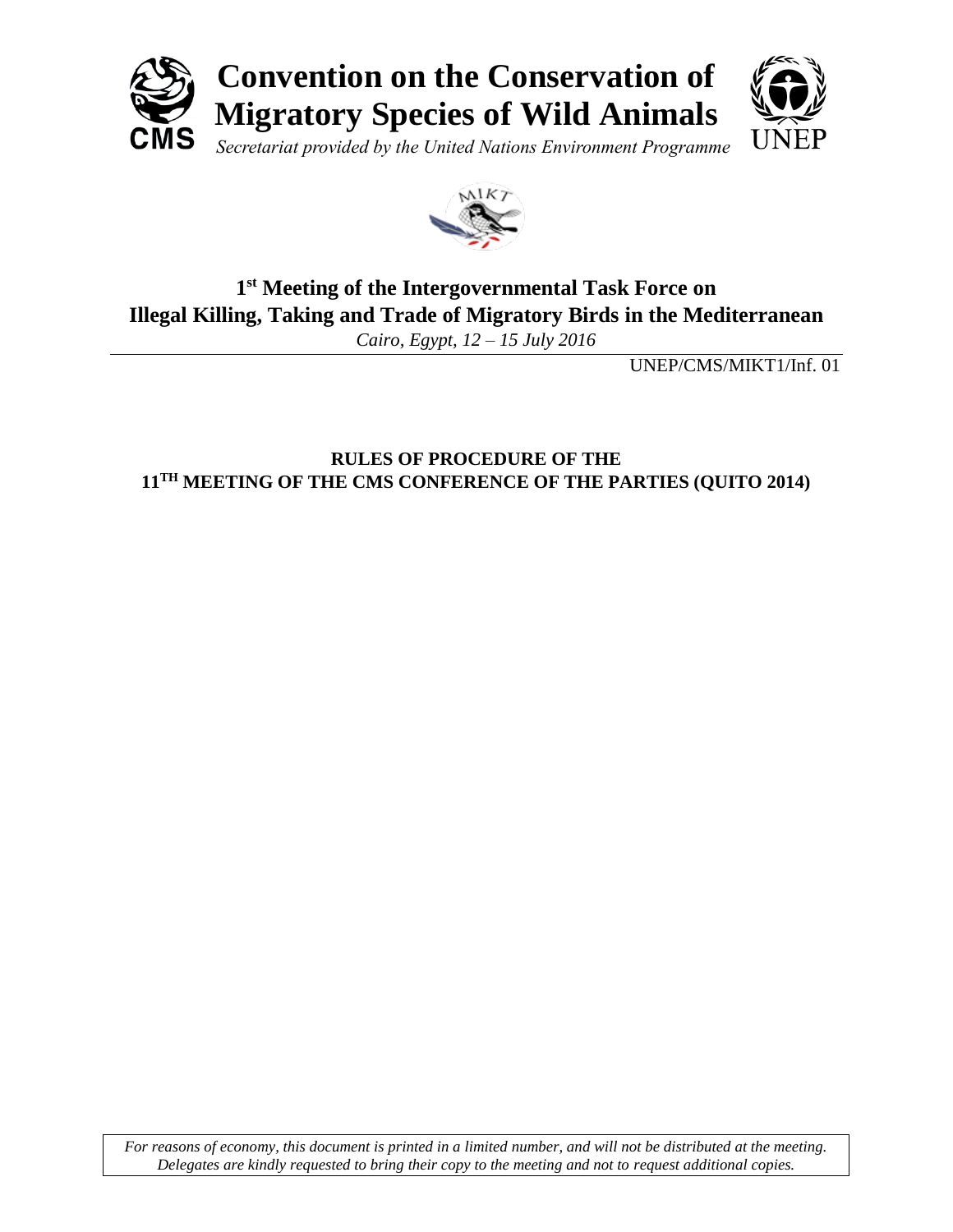# **RULES OF PROCEDURE FOR THE TENTH MEETING OF THE CONFERENCE OF THE PARTIES**

*(As adopted by COP10)*

#### Part I

#### Delegates, Observers, Secretariat

#### Rule 1 – Delegates

(1) A Party to the Convention (hereafter referred to as a "Party")<sup>1</sup> shall be entitled to be represented at the meeting by a delegation consisting of a Representative and such Alternative Representatives and Advisers as the Party may deem necessary.

(2) Without prejudice to the provisions of Rule 14, paragraph 2, the Representative of a Party shall exercise the voting rights of that Party. In their absence, an Alternative Representative of that Party shall act in their place over the full range of their functions.

(3) Logistic and other limitations may require that no more than four delegates of any Party be present at a plenary session and sessions of the Committee of the Whole established under Rule 23.The Secretariat shall notify Parties, observers and other participants of any such limitations in advance of the meeting.

#### Rule 2 – Observers

(1) The United Nations, it's Specialized Agencies, the International Atomic Energy Agency and any State not a Party to the Convention may be represented at the meeting by observers who shall have the right to participate but not to vote<sup>2</sup>.

(2) Anybody or agency technically qualified in protection, conservation and management of migratory species which is either:

- (a) an international agency or body, either governmental or non-governmental, or a national governmental agency or body; or
- (b) a national non-governmental agency or body which has been approved for this purpose by the State in which it is located;

and which has informed the Secretariat of the Convention of its desire to be represented at the meeting by observers, shall be permitted to be represented unless at least one-third of the Parties present object. Once admitted, these observers shall have the right to participate but not to  $vote<sup>3</sup>$ .

 $\overline{\phantom{a}}$ 

<sup>1</sup> See Articles I, paragraph 1 (k), and XVIII of the Convention. A Party is a State which has deposited with the Government of the Federal Republic of Germany its instrument of ratification, acceptance, approval or accession by 31 August 2011.

<sup>2</sup> See Convention, Article VII, paragraph 8.

<sup>3</sup> See Convention, Article VII, paragraph 9.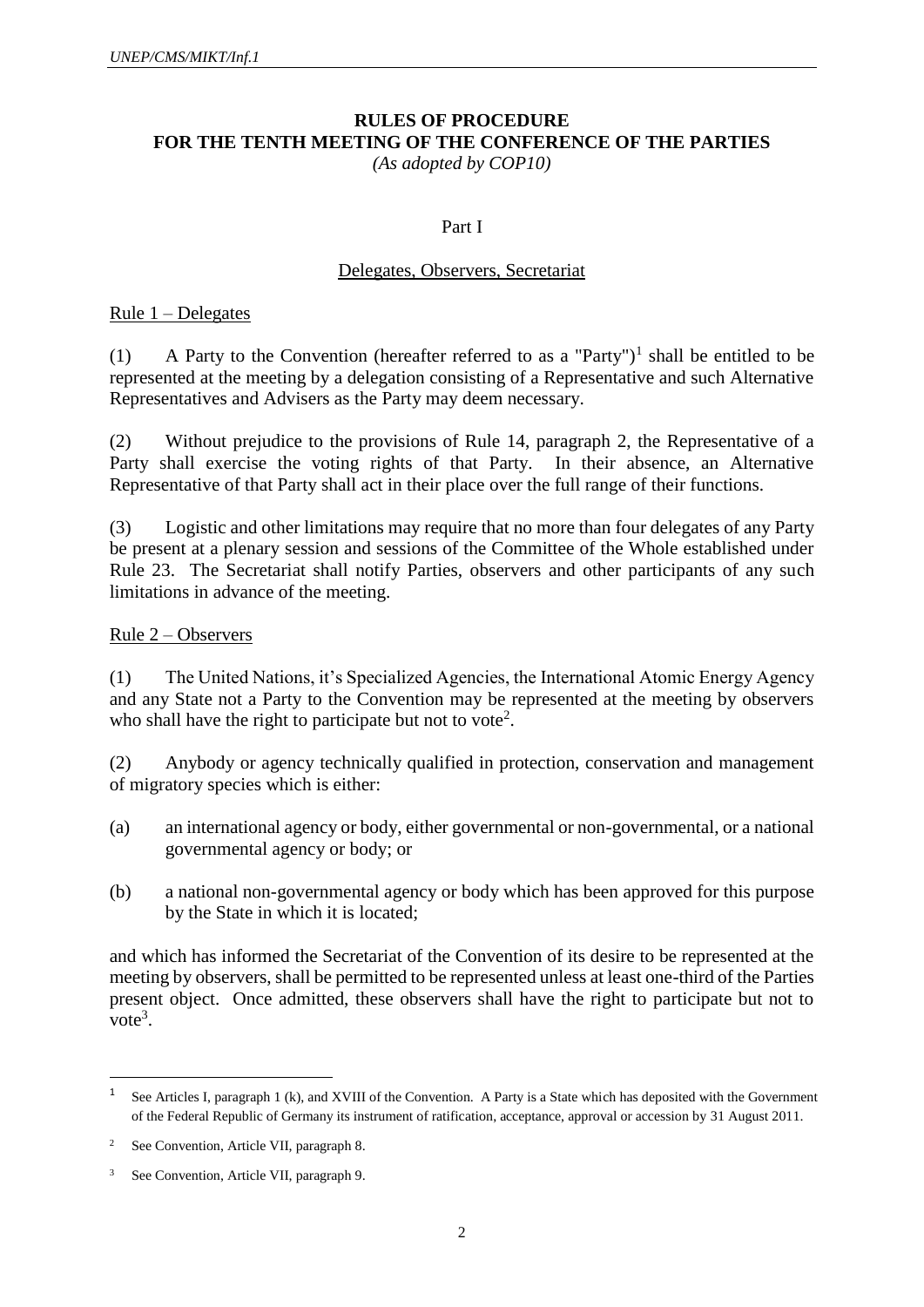(3) Bodies and agencies desiring to be represented at the meeting by observers shall submit the names of their representatives (and in the case of bodies and agencies referred to in paragraph (2) (b) of this Rule, evidence of the approval of the State in which they are located) to the Secretariat of the Convention prior to the opening of the meeting.

(4) Logistic and other limitations may require that no more than two observers from any non-Party State, body or agency be present at a plenary session or a session of the Committee of the Whole of the meeting. The Secretariat shall notify Parties, observers and other participants of any such limitations in advance of the meeting.

(5) The standard participation fee for all non-governmental organisations is fixed by the Standing Committee and announced in the letter of invitation. Greater contributions are appreciated.

### Rule 3 - Credentials

(1) The Representative or any Alternative Representative of a Party shall, before exercising the voting rights of the Party, have been granted powers by, or on behalf of, a proper authority, such as the Head of State, the Head of Government or the Minister of Foreign Affairs or the head of an executive body of any regional economic organisation or as mentioned in footnote 1 above enabling them to represent the Party at the meeting and to vote.

(2) Such credentials shall be submitted to the Secretariat of the Convention.

(3) A Credentials Committee of not more than five Representatives shall examine the credentials and shall report thereon to the meeting. Pending a decision on their credentials, delegates may participate provisionally in the meeting.

### Rule 4 - Secretariat

The Secretariat of the Convention shall service and act as secretariat for the meeting.<sup>4</sup>

### Part II

### **Officers**

### Rule 5 - Chairpersons

l

(1) The Chairperson of the Standing Committee shall act as temporary Chairperson of the meeting until the meeting elects a Chairperson in accordance with Rule 5, paragraph 2.

(2) The Conference in its inaugural session shall elect from among the representatives of the Parties a Chairperson and a Chairperson of the Committee of the Whole. The latter shall also serve as Vice-Chairperson of the Conference.

(3) The Conference shall also elect, from among the representatives of the Parties, a Vice-Chairperson of the Committee of the Whole. If the Chairperson of the Committee of the Whole is absent or is unable to discharge the duties of Chairperson, the Vice-Chairperson shall

<sup>4</sup> See Convention, Article IX, paragraph 4 (a).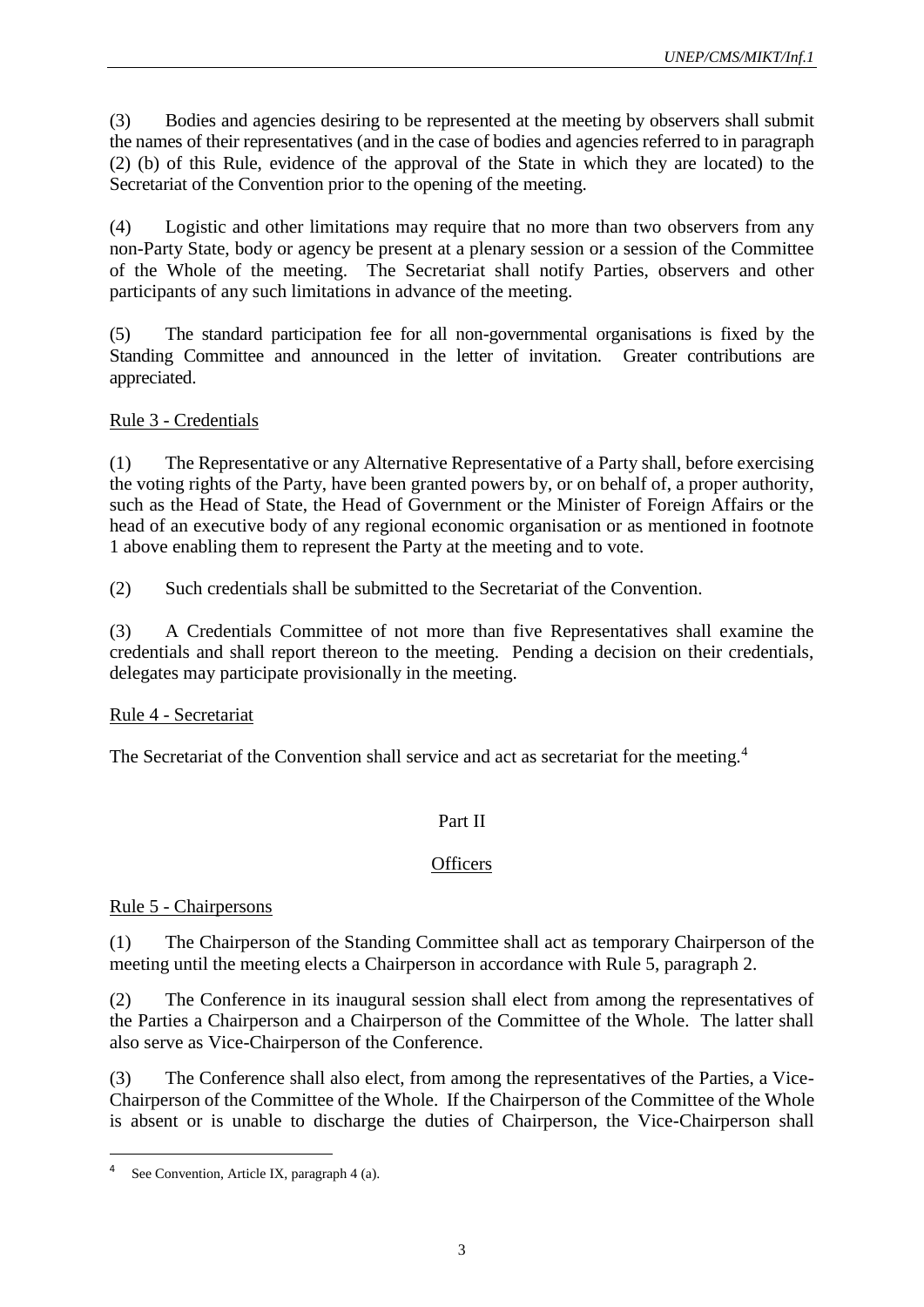deputize.

### Rule 6 - Presiding Officer

(1) The Chairperson shall preside at all plenary sessions of the meeting.

(2) If the Chairperson is absent or is unable to discharge the duties of Presiding Officer, the Chairperson of the Committee of the Whole shall deputize.

(3) The Presiding Officer shall not vote but may designate an Alternative Representative from the same delegation.

### Rule 7 - Bureau

(1) The Presiding Officer, the Chairperson and Vice-Chairperson of the Committee of the Whole, and the Chairpersons of the Scientific Council and the Standing Committee, and the Secretariat shall constitute the Bureau of the Conference with the general duty of forwarding the business of the meeting including, where appropriate, altering the timetable and structure of the meeting and specifying time limits for debates.

(2) The Presiding Officer shall preside over the Bureau.

### Part III

### Rules of Order and Debate

### Rule 8 - Powers of Presiding Officer

- (1) In addition to exercising powers conferred elsewhere in these Rules, the Presiding Officer shall at plenary sessions of the meeting:
- (a) open and close the session;
- (b) direct the discussions;
- (c) ensure the observance of these Rules;
- (d) accord the right to speak;
- (e) put questions to the vote and announce decisions;
- (f) rule on points of order; and
- (g) subject to these Rules, have complete control of the proceedings of the meeting and the maintenance of order.
- (2) The Presiding Officer may, in the course of discussion at a plenary session of the meeting, propose to the Conference:
- (a) time limits for speakers;
- (b) limitation of the number of times the members of a delegation or the observers from a State not a Party, body or agency may speak on any question;
- (c) the closure of the list of speakers;
- (d) the adjournment or the closure of the debate on the particular subject or question under discussion; and
- (e) the suspensions or adjournment of the session.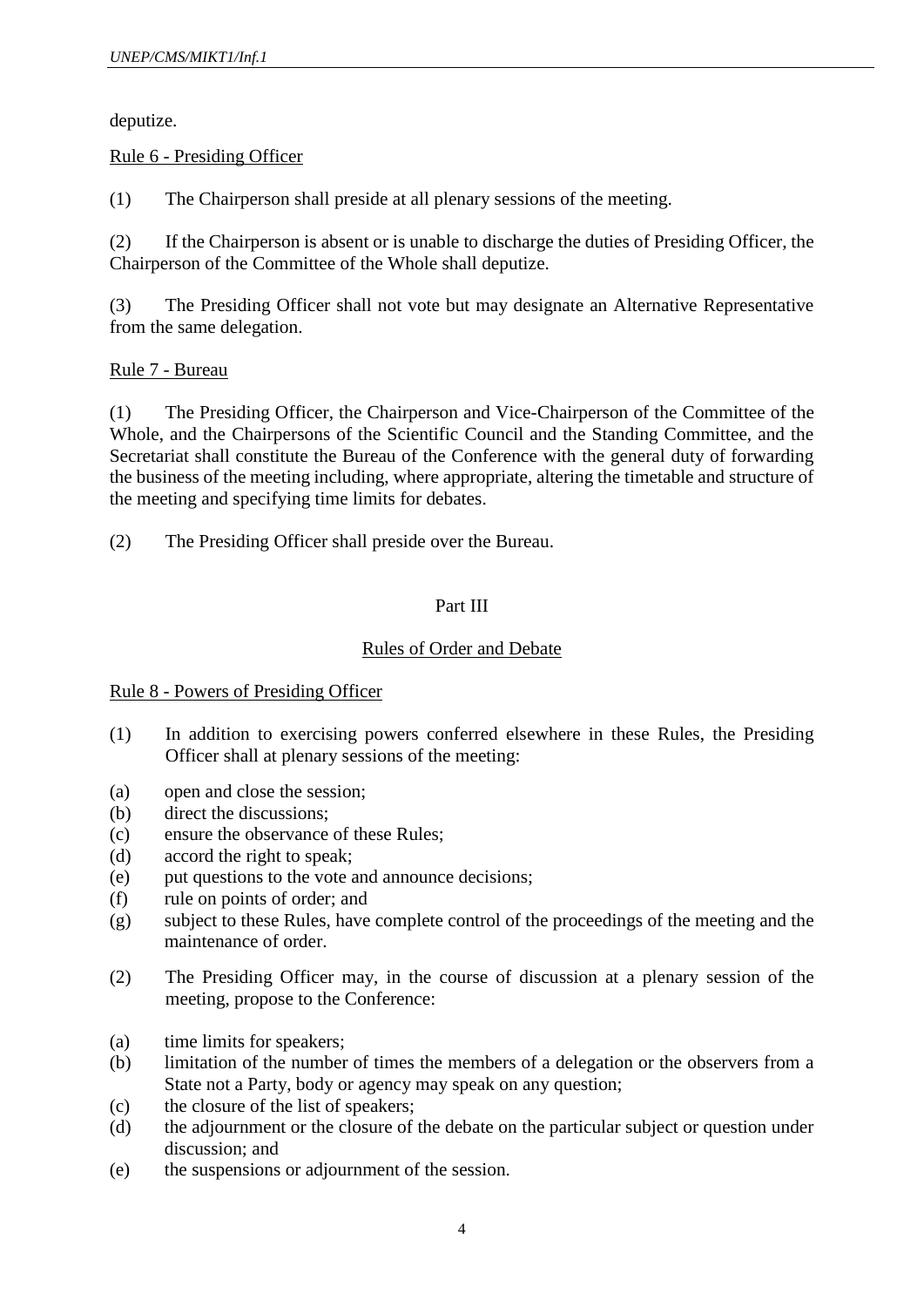### Rule 9 - Seating, Quorum

(1) Delegations shall be seated in accordance with the alphabetical order of the names of the Parties in the English language.

(2) A quorum for plenary sessions and sessions of the Committee of the Whole of the meeting shall consist of one-half of the Parties having delegations at the meeting. No plenary session or session of the Committee of the Whole shall take place in the absence of a quorum.

### Rule 10 - Right to Speak

(1) The Presiding Officer shall call upon speakers in the order in which they signify their desire to speak, with precedence given to the delegates.

(2) A delegate or observer may speak only if called upon by the Presiding Officer, who may call a speaker to order if the remarks are not relevant to the subject under discussion.

(3) A speaker shall not be interrupted except on a point of order. The speaker may, however, with the permission of the Presiding Officer, give way during their speech to allow any delegate or observer to request elucidation on a particular point in that speech.

(4) The Chairperson of a committee or working group may be accorded precedence for the purpose of explaining the conclusions arrived at by that committee or working group.

### Rule 11 - Submission of Proposals for Amendment of the Convention and its Appendices

(1) As a general rule proposals shall, subject to any provisions of the Convention itself, have been communicated at least 150 days before the meeting to the Secretariat, which shall have circulated them to all Parties in the working languages of the meeting. Proposals arising out of discussion of the foregoing may be discussed at any plenary session of the meeting provided copies of them have been circulated to all delegations not later than the day preceding the session. The Presiding Officer may also permit the discussion and consideration of urgent proposals arising after the period prescribed above in the first sentence of this Rule provided that they relate to proposed amendments which have been circulated in accordance with the second sentence of this Rule and that their consideration will not unduly inhibit the proceedings of the Conference. The Presiding Officer may, in addition, permit the discussion of motions as to procedures, even though such motions have not been circulated previously.

(2) After a proposal has been adopted or rejected by the Conference it shall not be reconsidered unless a two-thirds majority of the Representatives participating in the meeting so decide. Permission to speak on a motion to reconsider a proposal shall be accorded only to a delegate from each of two Parties wishing to speak against the motion, after which the motion shall immediately be put to the vote.

### Rule 12 - Submission of Resolutions or Recommendations

As a general rule Resolutions or Recommendations shall have been communicated at least 60 days before the meeting to the Secretariat who shall circulate them to all Parties in the working languages in the meeting. The remaining provisions of Rule 11 shall also apply *mutatis mutandis* to the treatment of Resolutions and Recommendations.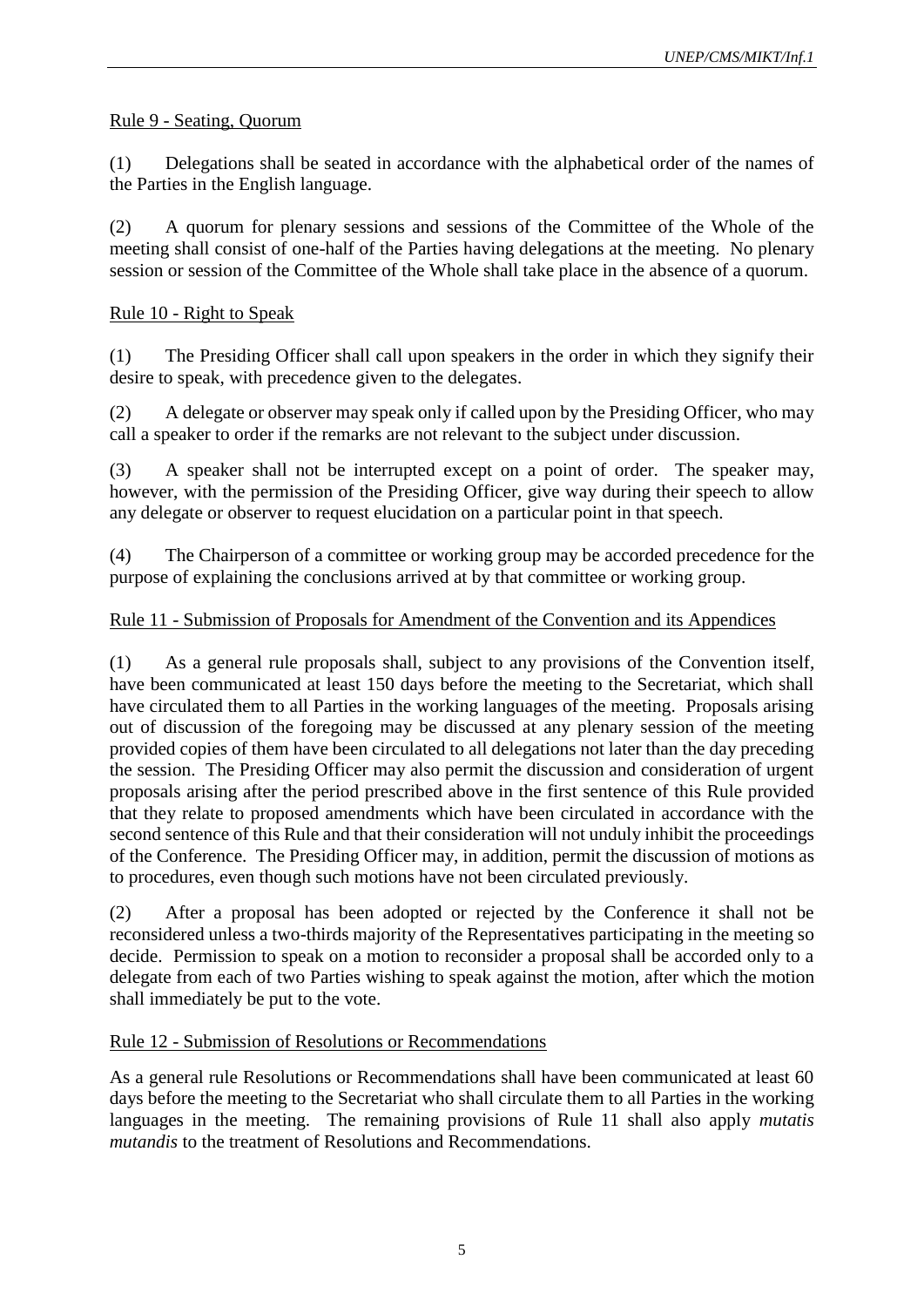#### Rule 13 - Procedural Motions

(1) During the discussion of any matter, a delegate may rise to make a point of order, and the point of order shall be immediately decided by the Presiding Officer in accordance with these Rules. A delegate may appeal against any ruling of the Presiding Officer. The appeal shall immediately be put to the vote, and the Presiding Officer's ruling shall stand unless a majority of the Representatives present and voting otherwise decide. A delegate rising to a point of order may not speak on the substance of the matter under discussion.

(2) The following motions shall have precedence in the following order over all other proposals or motions before the Conference:

- (a) to suspend the session;
- (b) to adjourn the session;
- (c) to adjourn the debate on the particular subject or question under discussion; and
- (d) to close the debate on the particular subject or question under discussion.

#### Rule 14 - Arrangements for Debate

(1) The Conference may, on a proposal by the Presiding Officer or by a delegate, limit the time to be allowed to each speaker and the number of times delegates or observers may speak on any question. When the debate is subject to such limits, and a speaker has spoken for the allotted time, the Presiding Officer shall call the speaker to order without delay.

(2) During the course of a debate the Presiding Officer may announce the list of speakers and, with the consent of the meeting, declare the list closed. The Presiding Officer may, however, accord the right of reply to any delegate if a speech delivered after the list has been declared closed makes this desirable.

(3) During the discussion of any matter, a delegate may move the adjournment of the debate on the particular subject or question under discussion. In addition to the proposer of the motion, a delegate may speak in favour of, and a delegate of each of two Parties may speak against the motion, after which the motion shall immediately be put to the vote. The Presiding Officer may limit the time to be allowed to speakers under this Rule.

(4) A delegate may at any time move the closure of the debate on the particular subject or question under discussion, whether or not any other delegate has signified the wish to speak. Permission to speak on the motion for closure of the debate shall be accorded only to a delegate from each of two Parties wishing to speak against the motion, after which the motion shall immediately be put to the vote. The Presiding Officer may limit the time to be allowed to speakers under this Rule.

(5) During the discussion of any matter a delegate may move the suspension or the adjournment of the session. Such motions shall not be debated but shall immediately be put to the vote. The Presiding Officer may limit the time allowed to the speaker moving the suspension or adjournment of the session.

(6) Whenever the Conference considers a recommendation originating from the Committee of the Whole, where the discussion of the recommendation has been conducted with interpretation in the three working languages of the session, there shall be no further discussion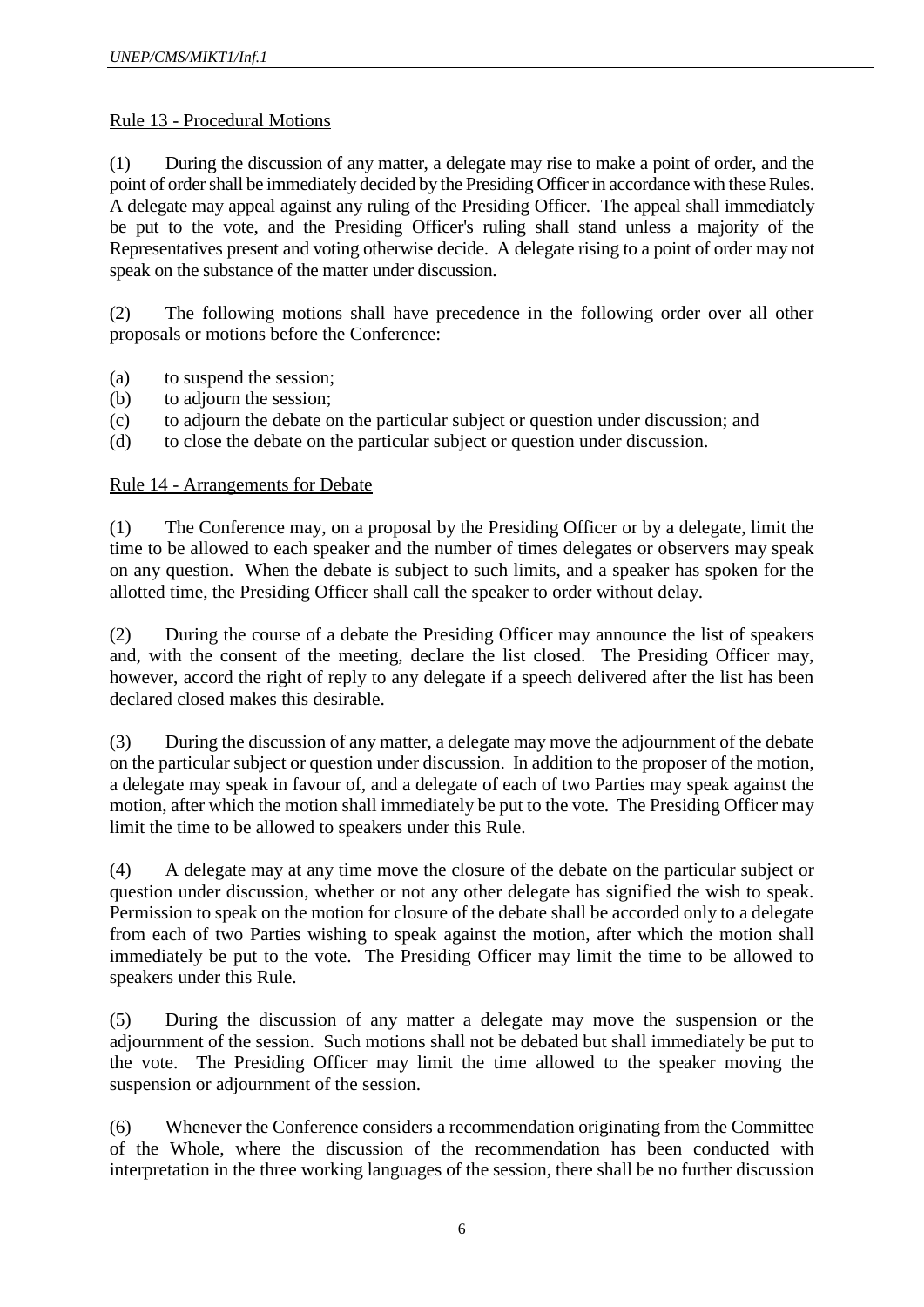on the recommendation, and it shall immediately be decided upon, subject to the second paragraph.

(7) However, any delegate, if seconded by another delegate of another Party, may present a motion for the opening of debate on any recommendation. Permission to speak on the motion for opening the debate shall be granted only to the delegate presenting the motion and the secondary, and to a delegate of each of two Parties wishing to speak against, after which the motion shall immediately be put to the vote. A motion to open the debate shall be granted if, on a show of hands, one third of the voting Representatives support the motion. While speaking on a motion to open the debate a delegate may not speak on the substance of the recommendation itself.

### Part IV

### Voting

### Rule 15 - Methods of Voting

(1) Without prejudice to the provisions of Rule 1, paragraph 2, each representative duly accredited according to Rule 3 shall have one vote. Regional economic integration organizations, in matters within their competence, shall exercise their right to vote with the number of votes equal to the number of their member States which are Parties. In such case, the member States of such organizations shall not exercise their right individually<sup>5</sup>.

(2) Representatives of Parties which are three or more years behind in paying their subscriptions on the date of the opening session of the meeting of the Conference of the Parties shall not be eligible to vote. However, the Conference of the Parties may allow such Parties to exercise their right to vote if it is satisfied that the delay in payment arises from exceptional and unavoidable circumstances, and shall receive advice in this regard from the Standing Committee.

(3) The Conference shall normally vote by show of hands, but any Representative may request a roll-call vote. The roll-call vote shall be taken in the seating order of the delegations. The Presiding Officer may require a roll-call vote on the advice of the tellers where they are in doubt as to the actual number of votes cast and this is likely to be critical to the outcome.

(4) All votes in respect of the election of officers or of prospective host countries shall be by secret ballot and, although it shall not normally be used, any Representative may request a secret ballot for other matters. If seconded, the question of whether a secret ballot should be held shall immediately be voted upon. The motion for a secret ballot may not be conducted by secret ballot.

(5) Voting by roll-call or by secret ballot shall be expressed by "Yes", "No" or "Abstain". Only affirmative and negative votes shall be counted in calculating the number of votes cast.

(6) If votes are equal, the motion or amendment shall not be carried.

l

<sup>&</sup>lt;sup>5</sup> See Convention, Article 1, paragraph 2.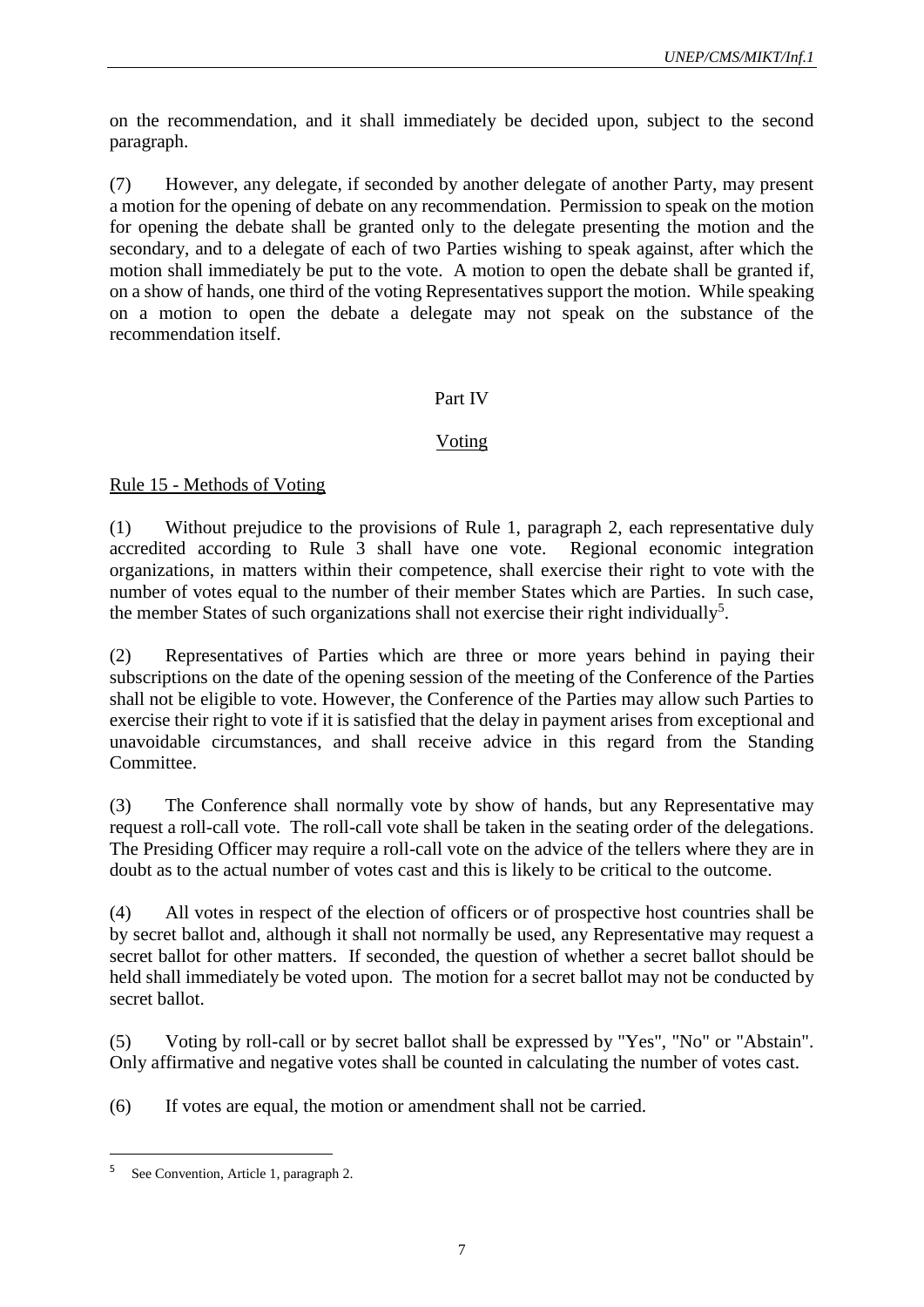(7) The Presiding Officer shall be responsible for the counting of the votes and shall announce the result. The Presiding Officer may be assisted by tellers appointed by the Secretariat.

(8) After the Presiding Officer has announced the beginning of the vote, it shall not be interrupted except by a Representative on a point of order in connection with the actual conduct of the voting. The Presiding Officer may permit Representatives to explain their votes either before or after the voting, and may limit the time to be allowed for such explanations.

#### Rule 16 - Majority

Except where otherwise provided for under the provisions of the Convention, these Rules or the Terms of Reference for the Administration of the Trust Fund, all votes on procedural matters relating to the forwarding of the business of the meeting shall be decided by a simple majority of votes cast, while all other decisions shall be taken by a two-thirds majority of votes cast.

#### Rule 17 - Procedure for Voting on Motions and Amendments

(1) A delegate may move that parts of a proposal or of an amendment be voted on separately. If objection is made to the request for such division, the motion for division shall be voted upon first. Permission to speak on the motion for division shall be accorded only to a delegate from each of two Parties wishing to speak in favour of and a delegate from each of two Parties wishing to speak against the motion. If the motion for division is carried, those parts of the proposal or amendment which are subsequently approved shall be put to the vote as a whole. If all operative parts of the proposal of the amendment have been rejected, the proposal or the amendment shall be considered to have been rejected as a whole.

(2) When an amendment is moved to a proposal, the amendment shall be voted on first. When two or more amendments are moved to a proposal, the Conference shall vote first on the amendment furthest removed in substance from the original proposal and then on the amendment next furthest removed therefrom, and so on until all amendments have been put to the vote. When, however, the adoption of one amendment necessarily implies the rejection of another amendment, the latter amendment shall not be put to the vote. If one or more amendments are adopted, the amended proposal shall then be voted upon. A motion is considered an amendment to a proposal if it merely adds to, deletes or revises part of that proposal.

(3) If two or more proposals relate to the same question, the Conference shall, unless it decides otherwise, vote on the proposals in the order in which they have been submitted. The Conference may, after voting on a proposal, decide whether to vote on the next proposal.

### Rule 18 - Elections

(1) If in an election to fill one place no candidate obtains the required majority in the first ballot, a second ballot shall be taken restricted to the two candidates obtaining the largest number of votes. If in the second ballot the votes are equally divided, the Presiding Officer shall decide between the candidates by drawing lots.

(2) If in the first ballot there is a tie amongst candidates obtaining the second largest number of votes, a special ballot shall be held amongst them to reduce the number of candidates to two.

(3) In the case of tie amongst three or more candidates obtaining the largest number of votes in the first ballot, a special ballot shall be held amongst them to reduce the number of candidates to two. If a tie then results amongst two or more candidates, the Presiding Officer shall reduce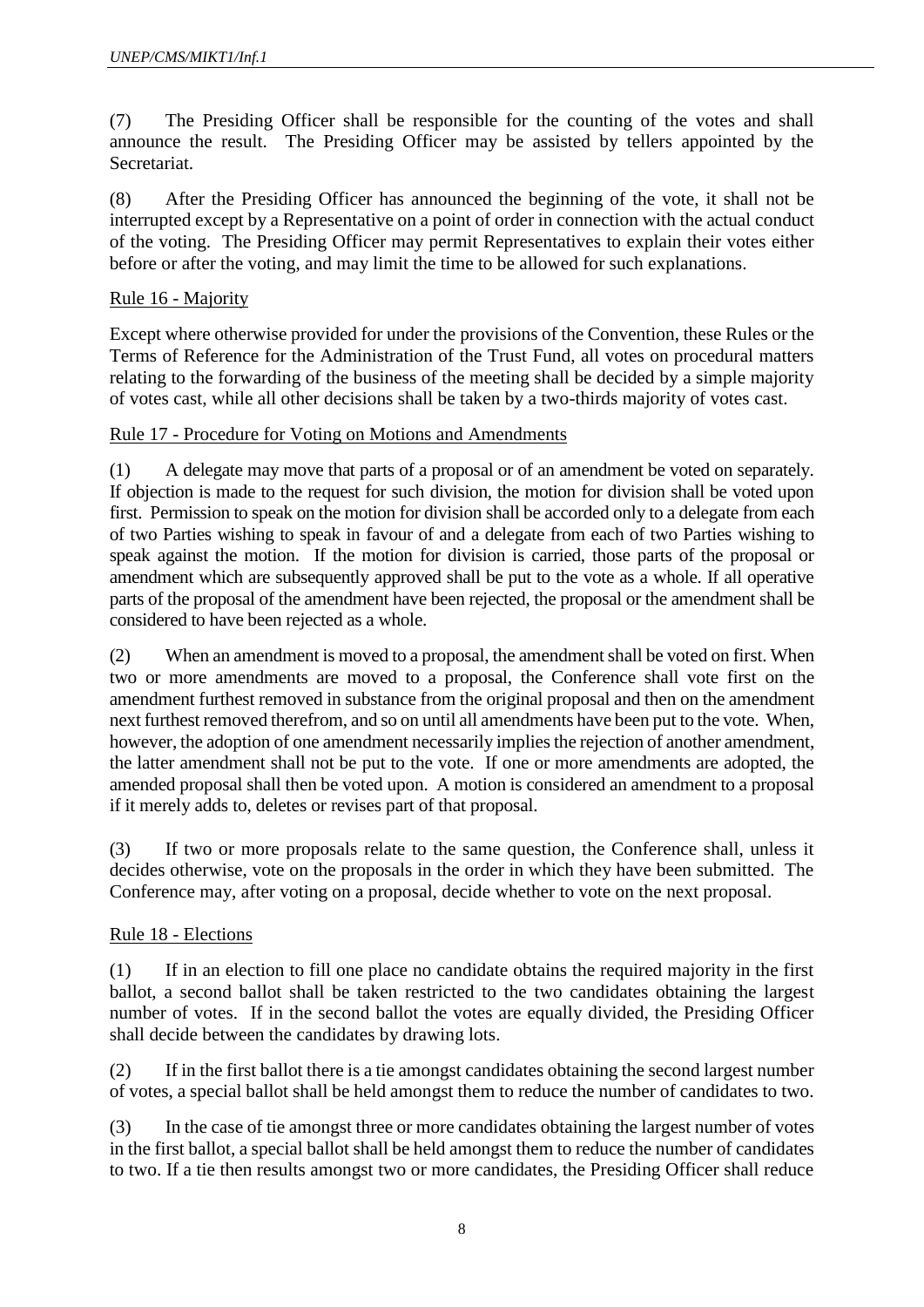the number to two by drawing lots, and a further ballot shall be held in accordance with paragraph 1 of this Rule.

#### Part V

#### Languages and Records

#### Rule 19 - Official and Working Languages

(1) English, French and Spanish shall be the official and working languages of the meeting.

(2) Speeches made in any of the working languages shall be interpreted into the other working languages.

(3) The official documents of the meeting shall be distributed in the working languages.

#### Rule 20 - Other Languages

(1) A delegate may speak in a language other than a working language. They shall be responsible for providing interpretation into a working language, and interpretation by the Secretariat into the other working languages may be based upon that interpretation.

(2) Any document submitted to the Secretariat in any language other than a working language shall be accompanied by a translation into one of the working languages.

#### Rule 21 - Summary Records

(1) Summary records of the meeting shall be circulated to all Parties in the official languages of the meeting.

(2) Committees and working groups shall decide upon the form in which their records shall be prepared.

#### Part VI

#### Publicity of Debates

#### Rule 22 - Plenary Sessions

All plenary sessions of the meeting shall be open to the public, except that in exceptional circumstances the Conference may decide, by a two-thirds majority of Representatives present and voting, that any single session be closed to the public.

#### Rule 23 - Sessions of Committees and Working Groups

As a general rule, sessions of committees and working groups other than the Committee of the Whole shall be limited to the delegates and to observers invited by the Chairpersons of the committees or working groups.